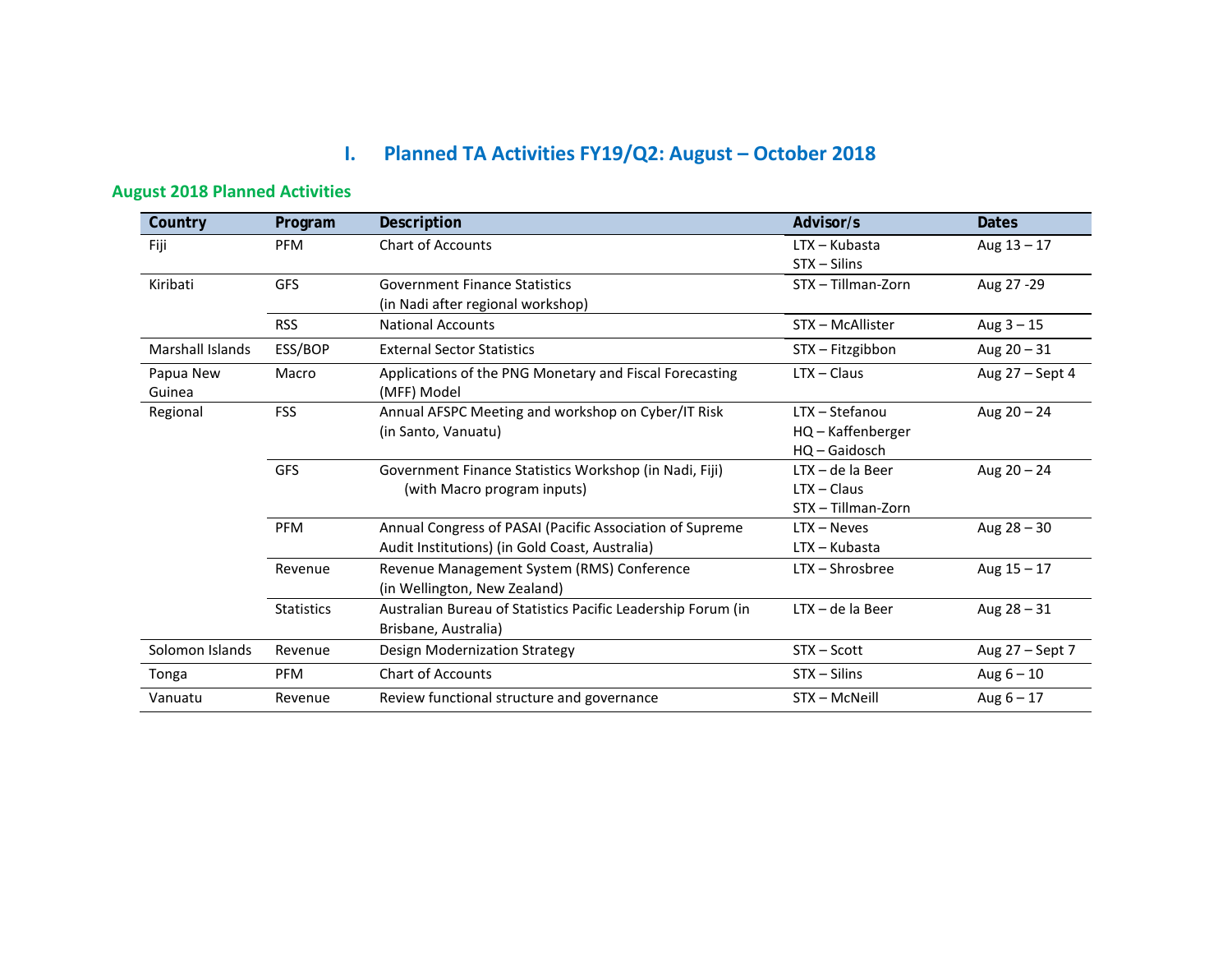| Country             | Program    | Description                                                        | Advisor/s                                                           | <b>Dates</b>      |
|---------------------|------------|--------------------------------------------------------------------|---------------------------------------------------------------------|-------------------|
| Cook Islands        | <b>RSS</b> | <b>National Accounts</b>                                           | STX – Andrews                                                       | Sept 24 – Oct 12  |
| Fiji                | Revenue    | <b>Strengthen Taxpayer Services</b>                                | $STX - Scott$                                                       | Sept $24 - Oct 5$ |
| Kiribati            | Revenue    | Improve on-time filing and payment                                 | STX - Lawrence                                                      | Sept 24 - Oct 5   |
| Papua New<br>Guinea | <b>GFS</b> | <b>Government Finance Statistics</b>                               | $LTX - de$ la Beer                                                  | Sept $3 - 14$     |
| Regional            | Revenue    | VAT Workshop (sub-regional) in Nadi<br>(with Macro program inputs) | LTX-Shrosbree<br>LTX - Eysselein<br>$LTX - Claus$<br>$HQ - Jenkins$ | Sept $5 - 7$      |
|                     | Revenue    | Tax Leadership Workshop (in Nadi)                                  | LTX-Shrosbree<br>LTX - Eysselein<br>HQ - Jenkins                    | Sept 10           |
|                     | Revenue    | Annual PITAA Meeting (in Nadi)                                     | LTX-Shrosbree<br>LTX - Eysselein<br>$HQ - Jenkins$                  | Sept 11 - 13      |
|                     | Revenue    | TA Planning Meeting (in Nadi)                                      | LTX - Shrosbree<br>LTX - Eysselein<br>HQ - Jenkins                  | Sept 14           |
| Samoa               | <b>PFM</b> | SOE Oversight and Monitoring                                       | STX - Colvin                                                        | Sept $10 - 21$    |
|                     | PFM        | <b>Accounting Reporting</b>                                        | LTX - Kubasta                                                       | Sept $10 - 21$    |
| Solomon Islands     | Macro      | CBSI & MOFT Macro Programming and VAT Modeling                     | $LTX - Claus$                                                       | Sept $17 - 27$    |
|                     | Revenue    | Assist in the implementation of a function based structure         | $LTX - Piper$                                                       | Sept $24 - Oct 5$ |
| Tonga               | <b>PFM</b> | PFM Symposium & Reporting Update                                   | $LTX - Neves$<br>LTX - Kubasta                                      | Sept $3 - 7$      |
|                     | Revenue    | Strategy to expand the Large Taxpayer Office                       | STX - Sutherland                                                    | Sept 24 - Oct 5   |

# **September 2018 Planned Activities**

#### **October 2018 Planned Activities**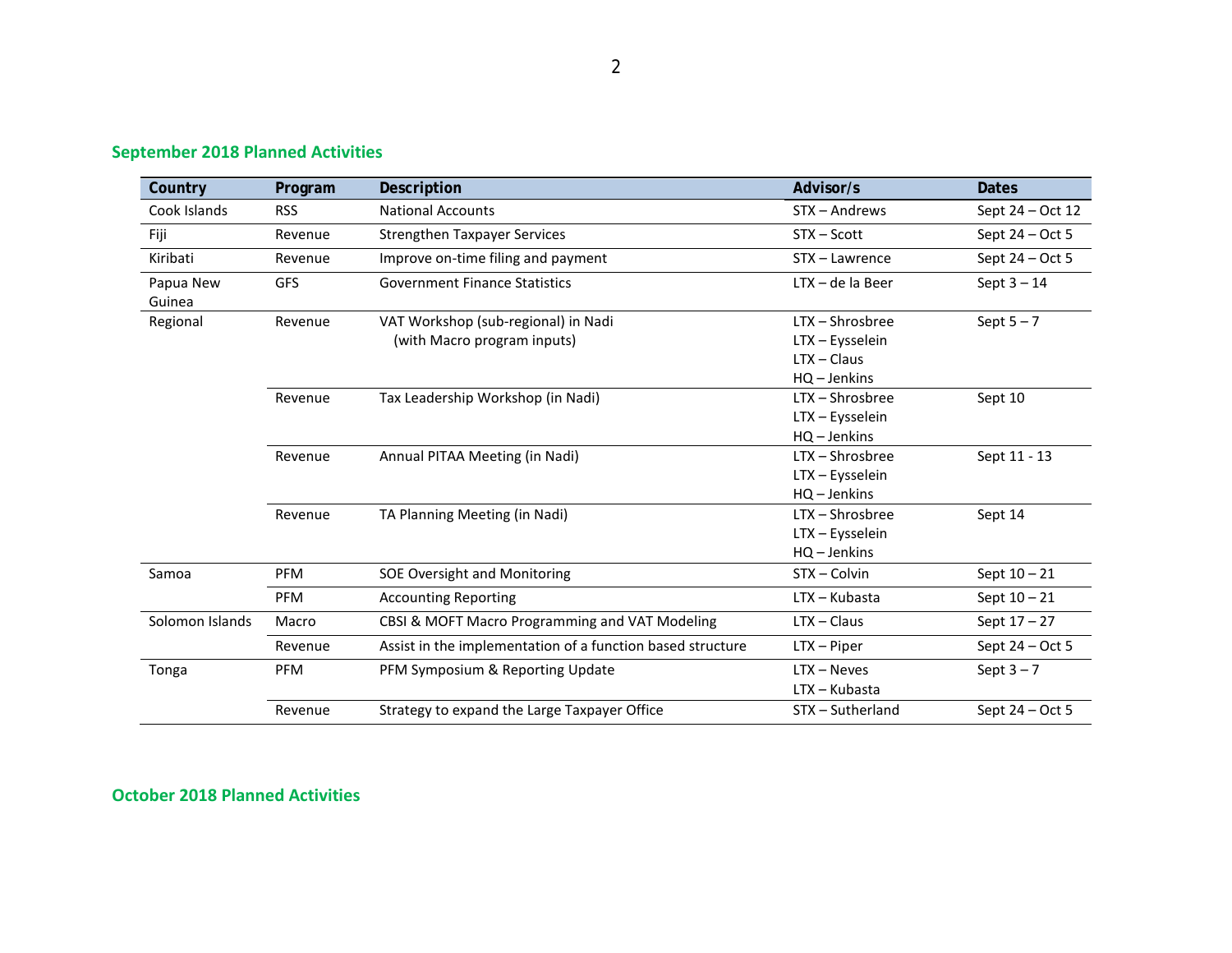| Country                 | Program    | Description                                                                                          | Advisor/s                          | <b>Dates</b>     |
|-------------------------|------------|------------------------------------------------------------------------------------------------------|------------------------------------|------------------|
| Fiji                    | Revenue    | Improve Compliance of High Wealth Individuals                                                        | $STX - TBD$                        | Oct $22 - Nov 2$ |
| Kiribati                | Revenue    | Improve on-time filing and on-time payment of taxes                                                  | STX – Scott                        | $Oct 1 - 12$     |
|                         | <b>PFM</b> | Update on PEFA Self-Assessment and Article-IV mission                                                | $LTX - Neves$                      | Oct $22 - 24$    |
| <b>Marshall Islands</b> | Revenue    | Improve on-time filing and on-time payment of taxes                                                  | STX - Lawrence                     | $Oct 8 - 19$     |
| Micronesia              | Revenue    | Review progress on-time filing and on-time payment of taxes                                          | STX - Lawrence                     | Oct $22 - Nov 2$ |
| Palau                   | Revenue    | Review taxpayer services, on-time filing, on-time payment and<br>functional structure implementation | STX - McNeill                      | $Oct 8 - 19$     |
| Regional                | <b>FSS</b> | Remote work for Insurance Regulatory Reform initially for the<br>benefit of Fiji, Samoa, and Tonga   | $STX - tbd$                        | $Oct 1 - 31$     |
|                         | Revenue    | Management Workshop – strengthening arrears and returns<br>management (in Fiji)                      | LTX - Shrosbree<br>LTX – Eysselein | $Oct$ 15 $-$ 19  |
| Samoa                   | Revenue    | Strengthen the Audit Function                                                                        | STX – Piper                        | $Oct$ 15 $-$ 26  |
| Solomon Islands         | <b>PFM</b> | Cash Management                                                                                      | $STX - Silins$                     | Oct $1 - 5$      |
|                         | Revenue    | Design a Large Taxpayer Focus                                                                        | STX - Sutherland                   | $Oct 1 - 12$     |
| Tonga                   | Revenue    | Strengthen the Audit Function                                                                        | STX - Piper                        | Oct $1 - 12$     |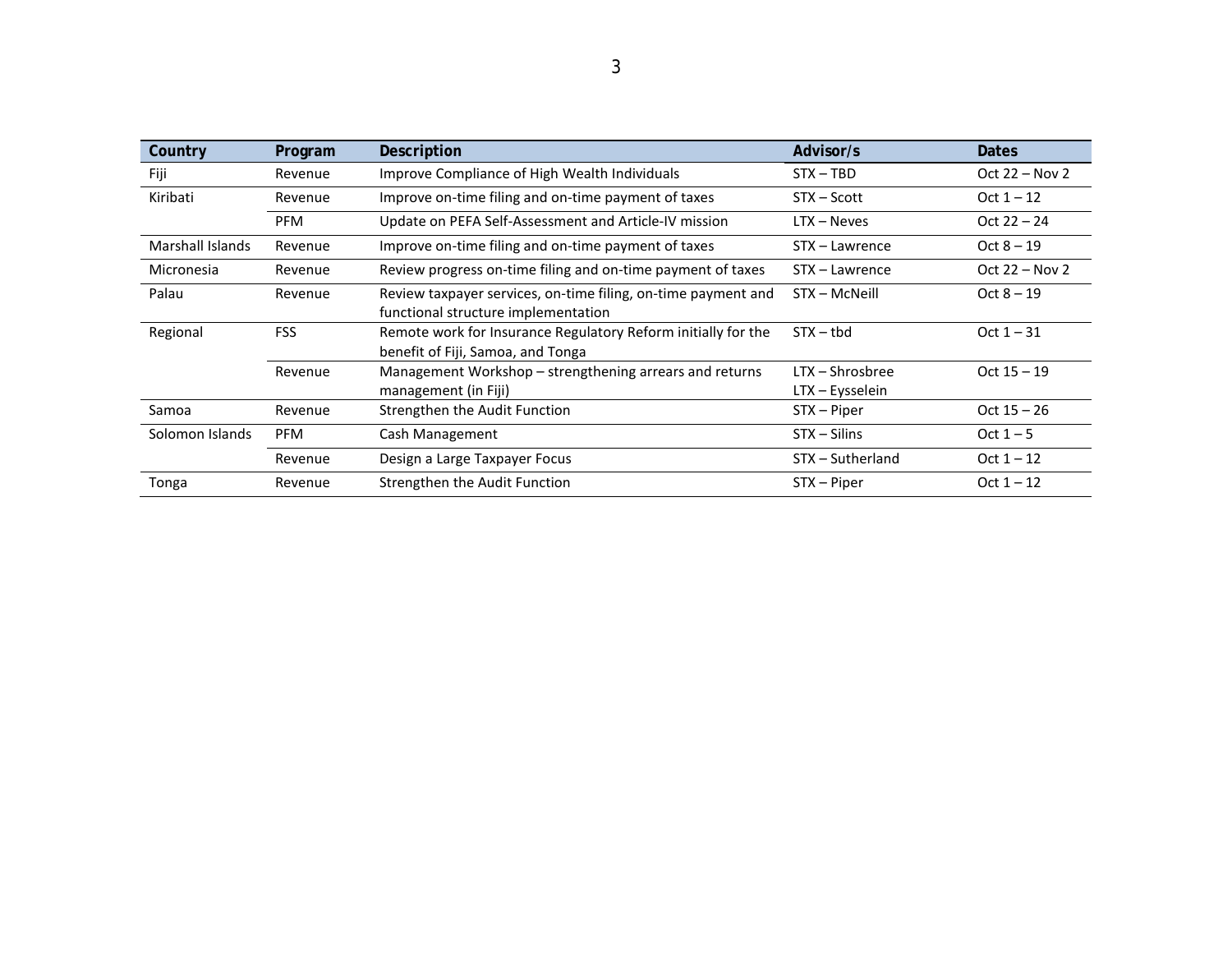# **Outturn of TA Activities FY19/Q1: May – July 2018**

# **May 2018 Delivered Activities**

| Country          | Program    | Description                                                      | Advisor/s            | <b>Dates</b>        |
|------------------|------------|------------------------------------------------------------------|----------------------|---------------------|
| Cook Islands     | <b>FSS</b> | <b>Financial Supervision Framework Enhancement</b>               | LTX - Stefanou       | May $28 -$ June $8$ |
| Kiribati         | <b>PFM</b> | Public Investment Management Assessment (PIMA) Mission           | HQ/FAD - Dougherty   | May $7 - 21$        |
|                  |            |                                                                  | LTX - Neves, Kubasta |                     |
|                  |            |                                                                  | STX – Emery          |                     |
|                  |            |                                                                  | PRIF - Estagarriba   |                     |
| Niue             | Revenue    | Draft Income Tax and Tax Admin Bills                             | LEG/STX - Burns      | May 30 - June 7     |
| Papua New Guinea | Revenue    | Discuss MTRS framework and review progress of PFTAC facilitated  | $LTX - Shrosbree$    | May $31 -$ June 5   |
|                  |            | tax administration reforms                                       |                      |                     |
| Palau            | <b>FSS</b> | <b>Banking Regulation Reform</b>                                 | HQ/LEG - Anvari      | May $16 - 25$       |
|                  |            |                                                                  | STX – Hefty          |                     |
| Regional         | <b>FSS</b> | Insurance Supervision Workshop (held in Suva, Fiji)              | LTX - Stefanou       | May $7 - 11$        |
|                  |            |                                                                  | HQ/MCM - Windsor     |                     |
|                  |            |                                                                  | STX - Claxton        |                     |
| Solomon Islands  | Macro      | Upgrade Macroeconomic Programming Frameworks and Support         | $LTX - Claus$        | Apr $30$ – May 11   |
|                  |            | Modeling of Tax Design Scenarios                                 |                      |                     |
| Tonga            | Revenue    | Review reform progress and determine future technical assistance | $LTX - Shrosbree$    | May $21 - 29$       |
|                  |            | needs                                                            |                      |                     |
| Tuvalu           | Revenue    | Review core tax functions, modernization plan and CIS            | STX - Scott          | May 28 - June 9     |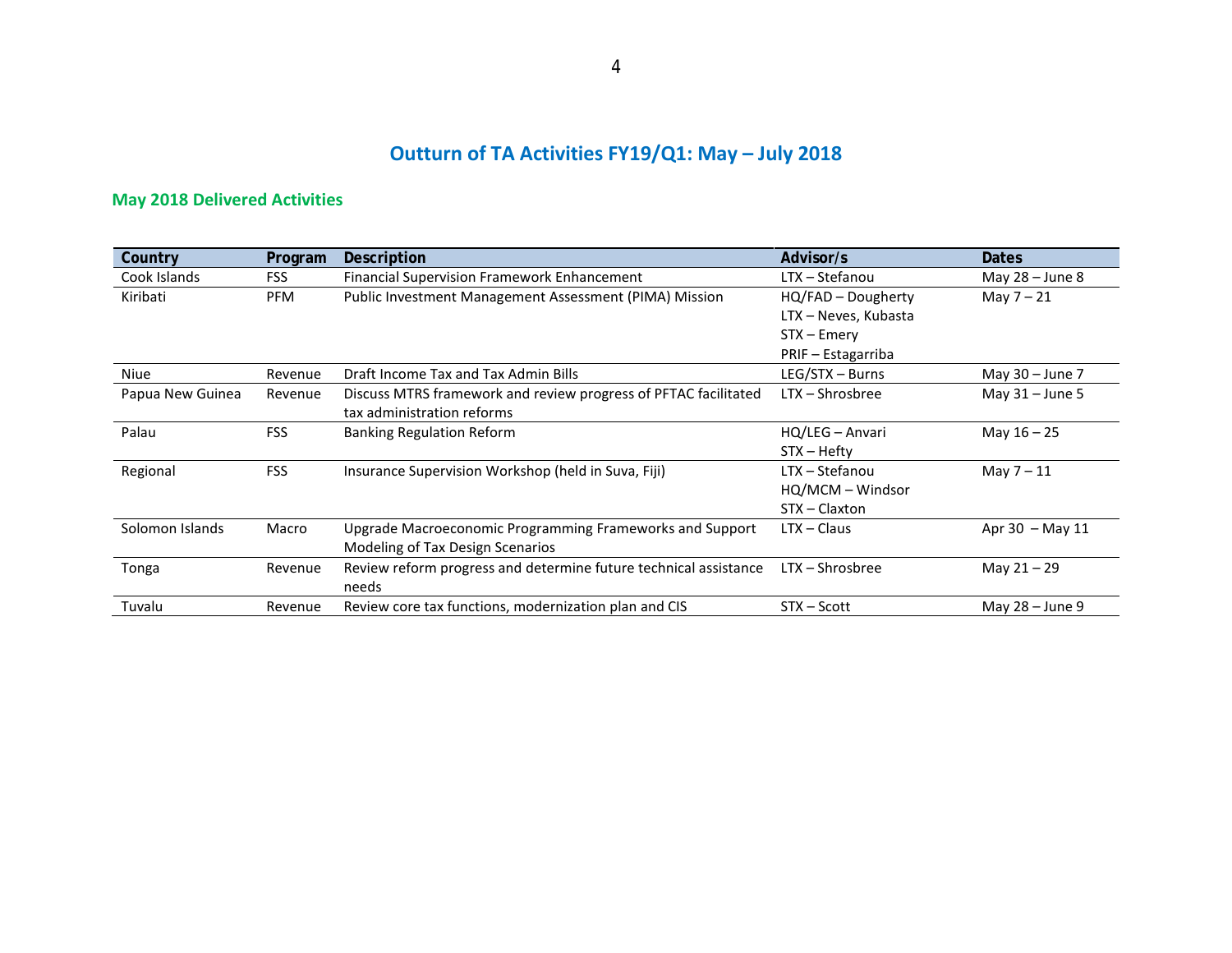| Country          | Program    | <b>Description</b>                                            | Advisor/s         | <b>Dates</b>       |
|------------------|------------|---------------------------------------------------------------|-------------------|--------------------|
| Fiji             | Revenue    | Introducing Self-Assessment                                   | STX - McNeill     | June $6 - 22$      |
| Palau            | Macro      | Modeling of Tax Reform Options                                | $LTX - Claus$     | June 18 - 28       |
|                  | Revenue    | VAT and other Tax Policy                                      | STX - Mullins     | June $18 - 25$     |
| Papua New Guinea | <b>RSS</b> | <b>National Accounts</b>                                      | $LTX - Wild$      | June $12 - 22$     |
|                  | Macro      | Review of the PNG Monetary and Fiscal Forecasting (MFF) model | $LTX - Claus$     | June $4-8$         |
| Regional         | <b>FSS</b> | Prudential Regulatory Workshop (with WB/APRA in Sydney)       | LTX – Stefanou    | June $21 - 22$     |
|                  | Revenue    | OCO Conference Melbourne                                      | $LTX - Shrosbree$ | June $11 - 13$     |
| Solomon Islands  | Revenue    | Strengthen Tax Return and Arrears Management                  | STX – Lawrence    | June $4-20$        |
| Vanuatu          | <b>FSS</b> | <b>Financial Supervision Framework Enhancement</b>            | LTX - Stefanou    | June $26 -$ July 6 |
|                  | <b>GFS</b> | <b>Government Finance Statistics</b>                          | STX - Youngberry  | June $11 - 22$     |

#### **June 2018 Delivered Activities**